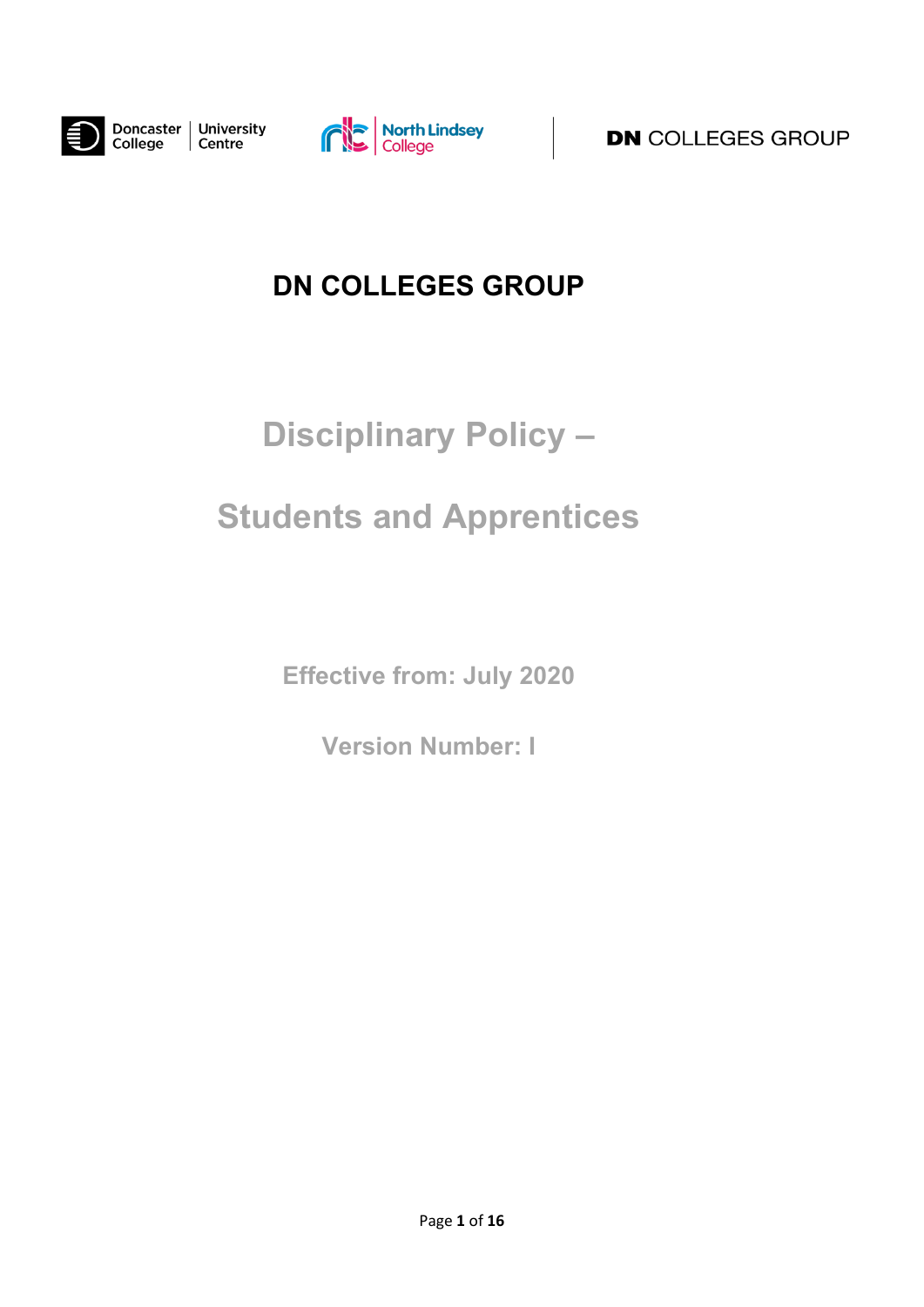### **1. Purpose**

1.1 The purpose of this policy is to ensure that DN Colleges Group (DNCG) provides a positive learning environment to support the learning process and to promote acceptable conduct at all times. It reinforces the expectations of behaviour for all students/apprentices to ensure they can engage in learning and are able to have an enjoyable, safe and successful time while learning. The expectation is that all students/apprentices take responsibility for their learning and work hard to achieve their learning goals. All staff, students and apprentices have a responsibility to promote and maintain this supportive and respectful culture.

This policy seeks to ensure that student/apprentice discipline is maintained in a manner that promotes fair and equitable treatment of all and provides support to all members of staff.

This policy is written in line with the DNCG's core values, safeguarding, health and safety, equality and diversity and data protection/general data protection requirements (GDPR) .

### **2 Scope (including Covid-19 response)**

2.1 This policy applies to all enrolled students, FE and HE, including apprentices, whether fulltime or part-time and covers misconduct alleged to have occurred on College premises or during College‐organised off‐site activities, or behaviour which brings the DN Colleges Group into disrepute, including work related activity (work placement), college educational visits and extends to use of ICT, including e-safety issues. It also applies to under 16 year olds attending College.

Judgements made in respect of school pupils who are enrolled as students at either College will be entirely consistent with this policy. Responsibility for any ensuing disciplinary action will remain with the school in which the pupil is based. However, the College will take whatever action it feels appropriate in accordance with the policy, and discussion with the relevant school.

Apprentices follow the DN Colleges Group disciplinary procedures, with the Colleges informing and liaising with the sponsoring employer as appropriate.

Students who have additional needs can be particularly vulnerable to disciplinary action. This includes those with an Education Health Care Plan (EHCP) and Looked After Children (LAC). The Colleges, as far as possible, should avoid excluding permanently any student with an EHCP or who is a LAC. Disciplinary sanctions should be considered very carefully and a student should not be disciplined for an incident which directly relates to their additional need. It is important to note under the Code of Practice 2014 that behaviour no longer exists as a category of need – it is now replaced by social, emotional and mental health. The Colleges should engage proactively with parents and agencies in supporting students with additional needs, emotional, social and mental health difficulties, including the relevant local authority.

Finally, within the scope of this policy, are any changes or adaptations made in response to the Covid-19 pandemic. For example, it is expected that students and apprentices comply with all requirements around social distancing and infection control as provided by Health & Safety. Failure to do so would result in disciplinary action being taken.

#### **3 Consultation**

3.1 Team members in Student Services, Student Support and curriculum teams.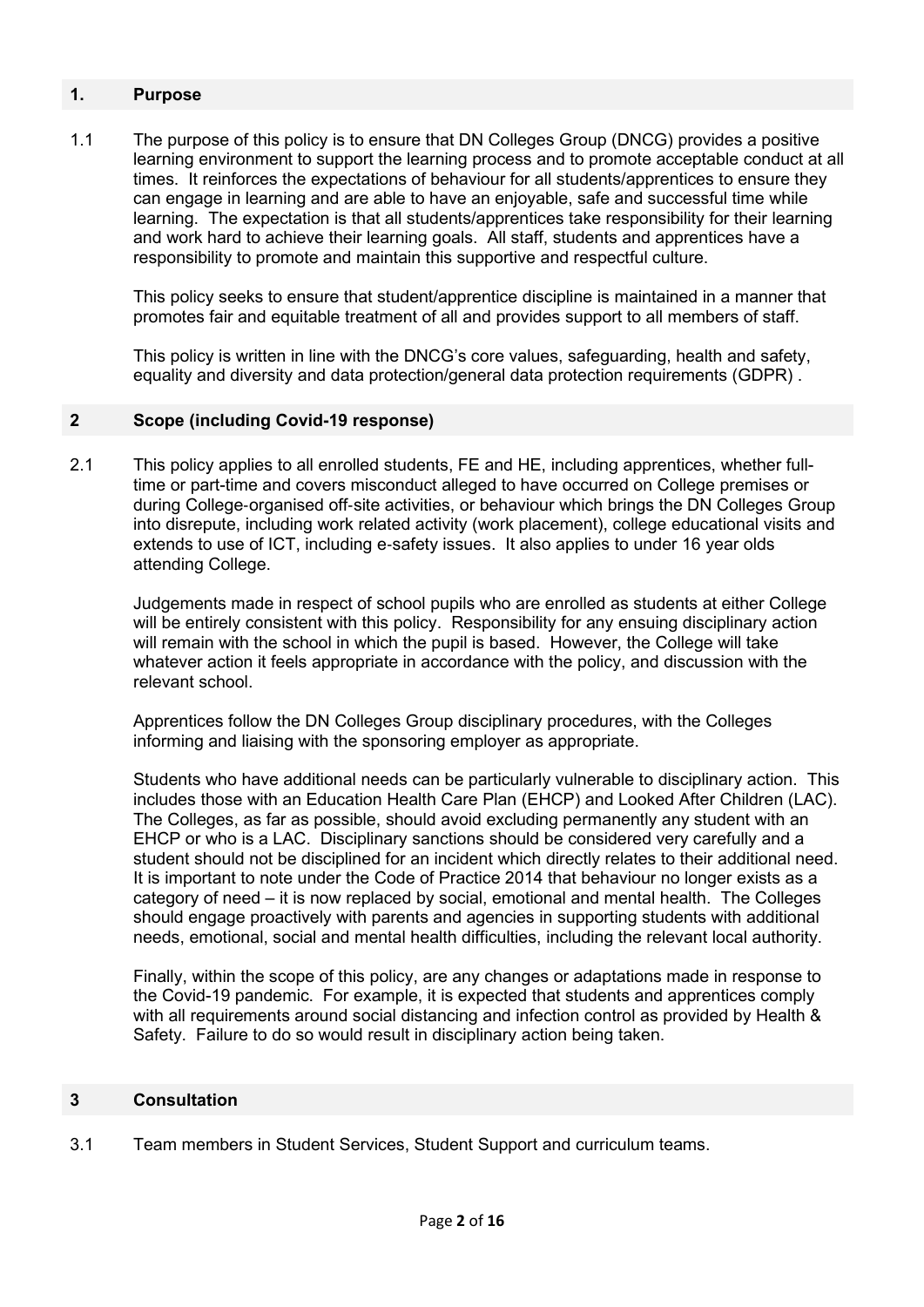#### **4 Definitions and/or Relevant Legislation**

4.1 *DNCG reserves the right, where circumstances dictate, to make variations to the procedural aspects of this policy. The DNCG may make such variations, subject to informing the student/apprentice concerned and subject always to considerations of fairness. It is noted that in response to Covid-19 expectations around safe practices may change quickly and must be adhered to.*

SEND - Special Educational Needs and Disabilities (SEND) Equality Act 2010

#### **5 The Policy**

5.1 DN Colleges Group will endeavour to ensure that the process is accessible and understandable to students/apprentices in line with its Equality and Diversity Policy. The formal disciplinary process will only be invoked when difficulties cannot be resolved through the informal stage of the process unless it is gross misconduct which warrants recourse to the formal stage of the procedure.

Safeguarding issues are of paramount importance to the DN Colleges Group. The Group operates within its Safeguarding Policy and maintains its absolute discretion to take disciplinary action against any student/apprentice whom they reasonably consider to be a threat to children and young people at either College. The DN Colleges Group will act in accordance with its Safeguarding policy and procedures and be bound by the outcomes of local authority safeguarding meetings. Consequently, DN Colleges Group, with the agreement of the DN Colleges Group's Senior Designated Safeguarding Lead (DSL) may act outside these procedures, in terms of suspensions and exclusion from either College.

If the police are involved in any way in a matter which DN Colleges Group considers to be a disciplinary offence, action may be taken against the student/apprentice under this procedure notwithstanding the fact that the police investigation or proceedings may not have been concluded, or that the student may have been found to be not guilty of the alleged criminal offence. DN Colleges Group may decide to postpone any action in line with this policy pending the outcome of any police investigation.

Minor cases of misconduct should be dealt with informally by any member of DN Colleges Group staff and where appropriate reported to the programme tutor or curriculum area leader. All staff members have an individual and collective responsibility, in line with our Values, to challenge any inappropriate or unacceptable language and behaviour. Support should also be offered, if appropriate, to address any areas of concern.

5.2 Formal stages will only be instigated after all informal action has failed or there is a serious breach of DN Colleges Group policy or gross misconduct.

The stages within this policy are as follows:

Informal Stage – Verbal Warning Formal Stage 1 – First Written Warning Formal Stage 2 – Final Written Warning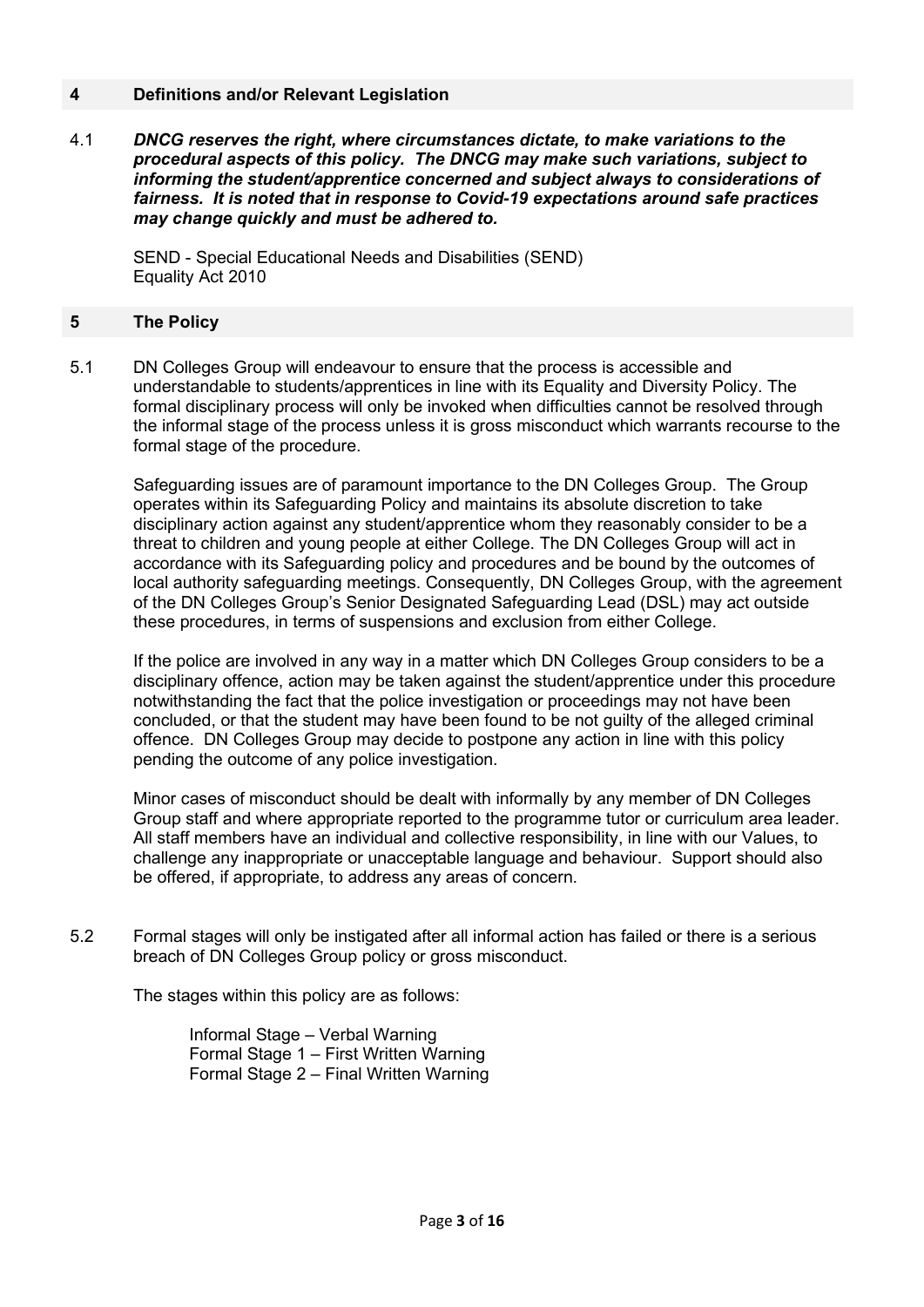## 5.3 **Gross Misconduct**

If a student's/apprentice's behaviour is considered to be gross misconduct, either because of a specific incident or continued poor performance/ behaviour, they may be excluded from DN Colleges Group for either a fixed term or indefinitely.

DNCG's duty of care and due regard for the health and safety of its students and staff underpins our definition of gross misconduct.

For the purposes of this document the term 'gross misconduct' means behaviour that, intentionally or not, causes or could have caused significant harm to others, significant damage to property or significant harm to the reputation of the College and the possession of drugs, alcohol and illegal substances on College premises. Gross misconduct would usually result in an immediate recommendation that the student is permanently excluded. This would include serious assault upon other students or members of staff. In such instances a decision to exclude a student may be made without all stages of this disciplinary policy being followed. This will usually be when the health and safety of others is at risk. Exclusion from the College can be either fixed term or permanent. If fixed term, this would usually be for an academic year. In certain circumstances the College may decide to permanently exclude a student following an assessment of the potential risks posed.

If a student/apprentice is asked to leave, their ID card and computer access should be disabled immediately. Should any unauthorised access to DNCG premises occur in the future, action may be taken including notifying the student/apprentice of this.

#### 5.4 **Student Expectations**

When students/apprentices enrol at DN Colleges Group, they are agreeing that they accept the following expectations.

#### **I Am Work Ready:**

- Demonstrate professionalism, always attend and be on time
- Develop my employability & technical skills
- Have high standards for myself and my learning environment

#### **I Am Respectful:**

- Behave respectfully & show kindness to others
- Treating everyone equally
- Demonstrate British values

#### **I Am Safe & Healthy:**

- Safeguard myself & others by wearing a lanyard
- Stay safe online & from the risks of radicalisation & extremism
- Eating/drinking healthy & exercising

#### **I Am Aspirational:**

- Gaining valuable work experience
- Focus on self-development to fulfil my potential
- Aspire for high grades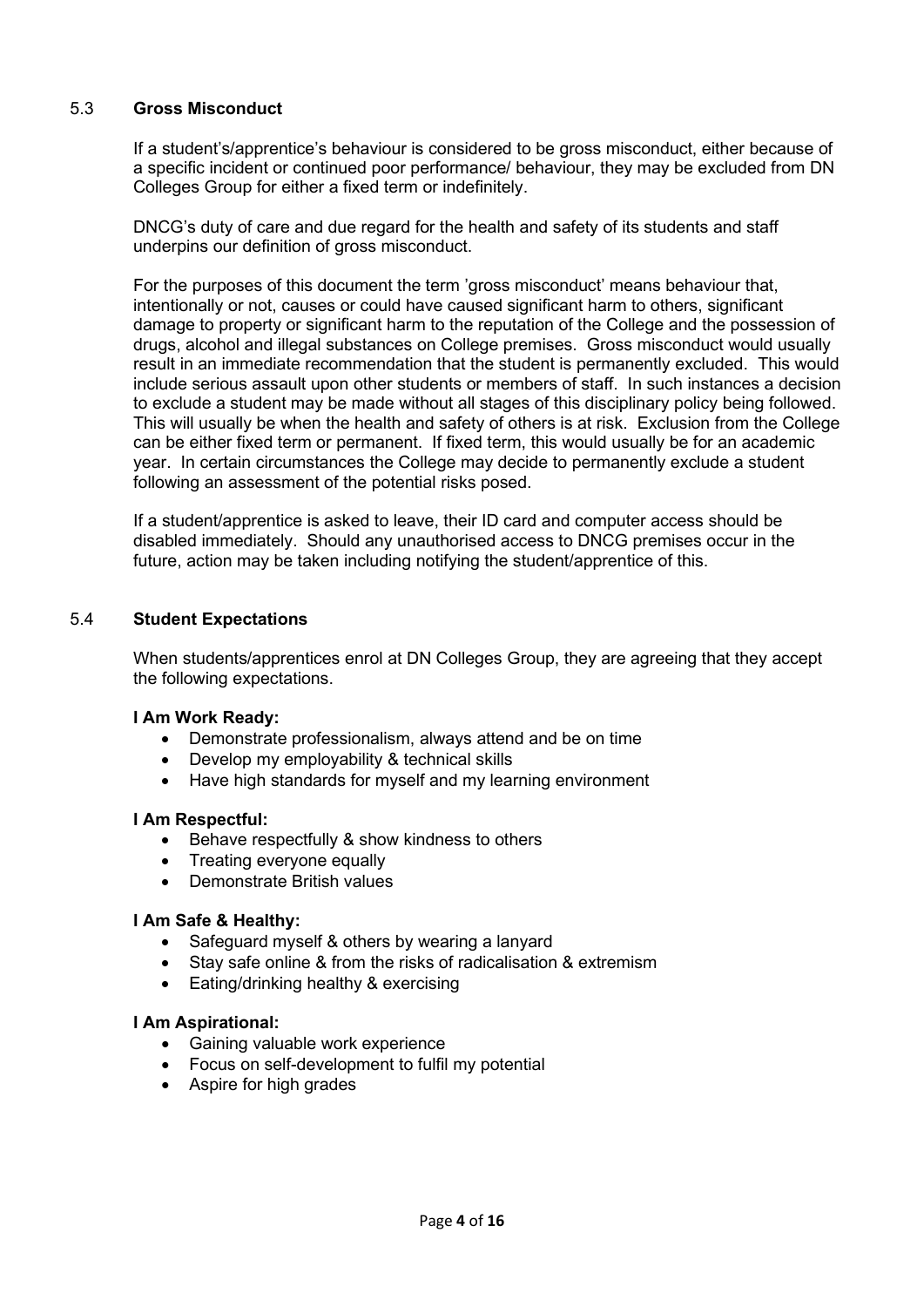## 5.5 **The Disciplinary Process**

DN Colleges Group reserves the right to make changes to the staff involved at each stage due to specific circumstances or the availability of staff. If a meeting is chaired by someone other than as indicated, it will ordinarily be someone of equal or higher authority.

#### **A student can enter the disciplinary process at any point, depending on the severity of the misconduct or failure to adhere to DN Colleges Group's expectations.**

#### **Disciplinary Stages**

#### Informal Stage

Minor lapses from acceptable standards of behaviour, these should be dealt with informally by staff as part of their general management of students/apprentices and the learning process via a verbal warning. The Programme Tutor should take responsibility for this stage, involving others as appropriate. Any interventions to support the student should be recorded on ProMonitor and progress closely monitored.

#### Formal Stage 1 – First Written Warning

If the student/apprentice fails to achieve these targets, then a disciplinary meeting should be completed where clear, SMART targets should be set and monitored appropriately. Actions should be recorded in ProMonitor. This meeting is chaired by the Curriculum Leader/Curriculum Performance Manager. The outcome of this meeting would be recorded as a Frist Written Warning, outlining clearly the improvements required and timescales.

#### Formal Stage 2 – Final Written Warning

This is chaired by a **Director,** with others involved as appropriate.

A **Formal Disciplinary Hearing** will be held where serious misconduct is in question, in its own right, or where it constitutes 'the final straw' and it could be judged to either warrant the issuing of a Final Written Warning or place in question the student's entitlement to remain at College.

The outcome of a Disciplinary Hearing may be:

- A First or Final Written Warning
- A period of Suspension not exceeding 2 weeks
- A recommendation that the student voluntarily withdraws from the College with immediate effect
- A recommendation, and action, that the student be excluded from the College.

#### *Written warnings, both first and final, will normally be understood to remain in force for the remainder of the academic year or for two terms, whichever is the longer period. However, the Director can extend this period by notifying the student if circumstances warrant it.*

The central Administration Team will take responsibility for ensuring all correspondence is via a team member and stored in the ProSuite system. Sample correspondence is contained in Appendix 3.

#### 5.6 **Suspension**

Suspension is not a disciplinary action and should not be confused with exclusion. In cases of possible gross misconduct, students/apprentices may be suspended until the disciplinary meeting is held.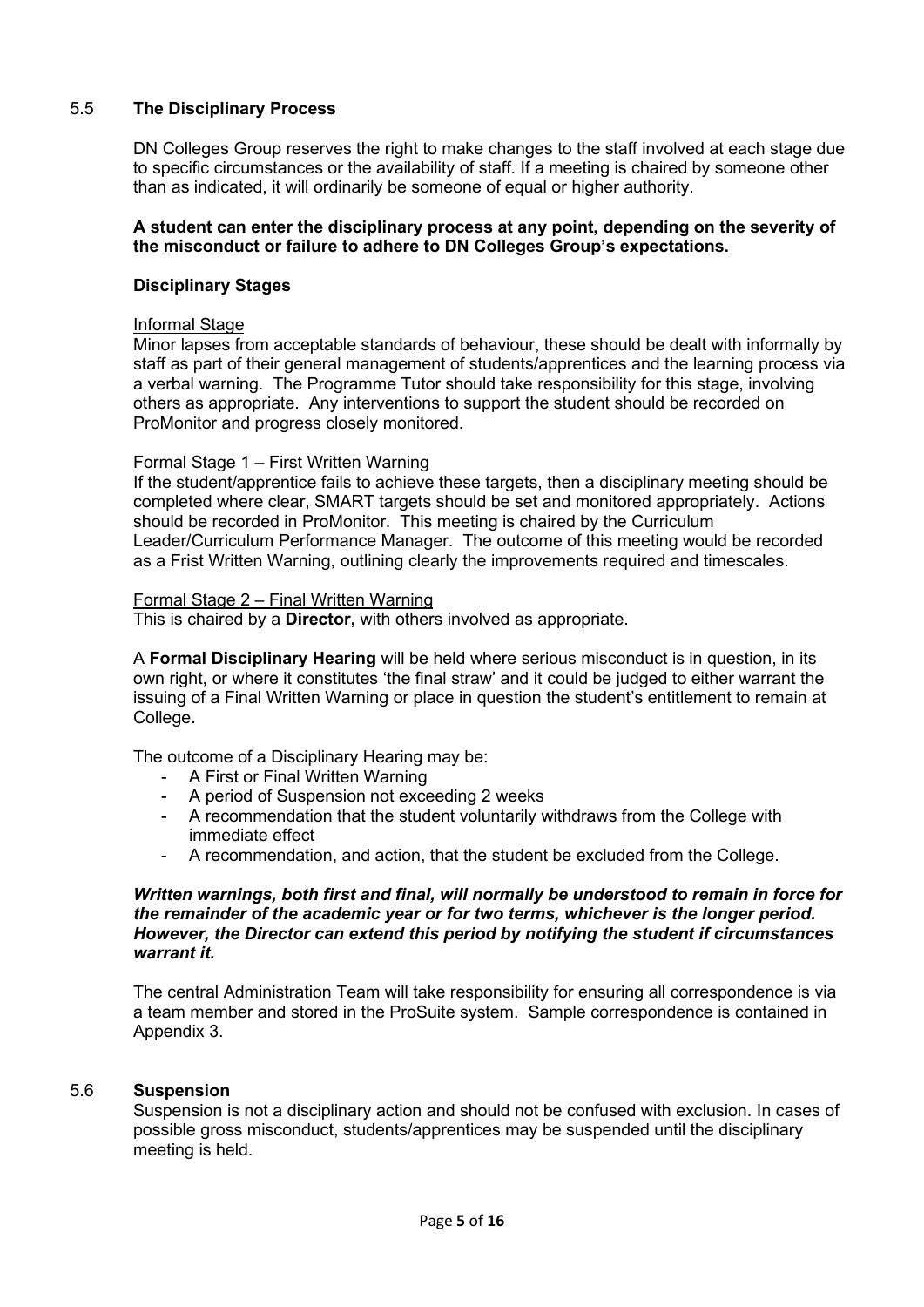The decision to suspend is made by the relevant Director. Suspension is normally used for one of the following reasons

- 1. To provide a 'cooling off' period for students involved in an incident
- 2. Where a student's/apprentice's continued attendance at the College presents a risk to others
- 3. Where a student's/apprentice's continued attendance at the College is likely to hamper any investigation prior to a disciplinary meeting

If the student/apprentice is suspended, the Programme Tutor/Assessor will arrange for the student/apprentice to keep up with work as far as is possible.

During the suspension period, students/apprentices must not be on college premises without the prior permission of the Director who suspended them. Students' ID cards will be retained by the relevant Director conducting the suspension.

## 5.7 **Disciplinary Hearing**

Where possible the hearing will take place within 10 working days of the incident. Students/apprentices will be sent a copy of the information to be used at the Disciplinary Hearing as soon as possible, usually within 5 working days of the incident including:

- Confirmation of the alleged breaches of acceptable conduct and behaviour
- Copies of the evidence gathered during the investigation
- Copies of documents that the relevant College intends to rely on at the hearing (including copies of relevant policies and procedures)
- Given at least 5 working days written notice of date/time of the Disciplinary Hearing
- Asked to provide a written statement of their response to the case and any other evidence at least 2 working days before the Disciplinary Hearing.
- The student/apprentice will receive written confirmation of the outcome within 5 working days.
- It is normally assumed that if a student fails to attend and has not given a reason for this non-attendance, they have withdrawn voluntarily. A letter indicating that this is so will be sent to the student informing them that they have been deemed to have withdrawn from their programme.

Any student interviewed or called to a hearing as part of the disciplinary process is allowed to be accompanied by a friend, relative or student representative but not by any legal or other professional adviser unless the college agrees to this, having received such a request prior to the Hearing, or that DNCG intends to be legally represented.

## 5.8 **Involvement of Parent/Carer, employers and sponsors**

#### *DNCG reserves the right to contact parents, carers or other sponsors regarding serious issues relating to students aged under 18 years. However, if we are aware of any conflict of interests or rights, the case will be discussed and considered by the Director before a decision is reached regarding contact.*

In accordance with DNCG's position regarding contact with sponsors, employers or parents/carers, they will be informed of serious misconduct issues and complaints. The will receive details of Disciplinary Hearings. Parents of full-time, students aged under 18 years are usually invited to attend Disciplinary Hearings although the student does have the right to request their own advocate. The student contract does not normally permit parental contact for those aged 18 and over, however this is still encouraged. For students aged over 18 years who hold an Education Health and Care Plan (EHCP), parental contact will be maintained.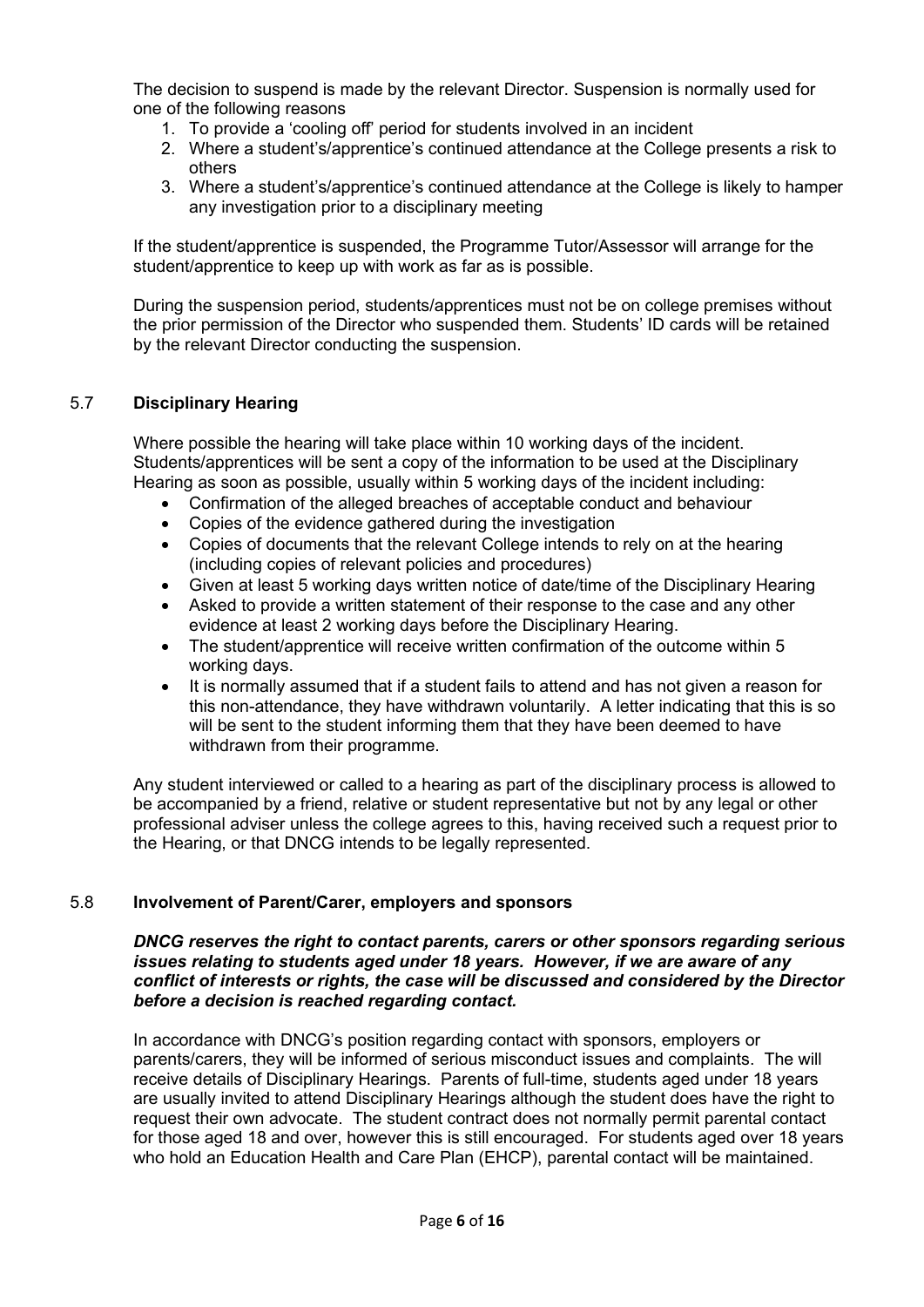## 5.9 **Appeal**

If a student/apprentice wishes to appeal against a disciplinary panel outcome, s/he must lodge a written notice of appeal with the Deputy Principal within 10 days of receipt of the letter from the College confirming that outcome. The appeal must detail the grounds for the appeal, and can only be made on the grounds of:

- New evidence
- Decision did not take account of all relevant evidence
- Procedural irregularity

If a student appeals against their warning or exclusion, the Deputy Principal, or a nominated person who has had no previous involvement with the case, will consider the appeal. The Deputy Principal, or nominated person, will review the meeting notes, outcome and student/apprentice appeal letter which should outline why they are appealing.

If the appeal is allowed, the Deputy Principal or their representative may decide that a sanction less severe than that recommended should be imposed. The Deputy Principal may also decide that no further disciplinary action should be taken.

If the appeal is dismissed, the original recommendation will stand. The Deputy Principal may not impose any greater sanction against the student as a result of an appeal.

The final decision by the Deputy Principal or their representative, will be confirmed to the student in writing within 5 working days of the appeal interview.

#### **6 Relevant Policies and Procedures**

6.1 This policy should be read in conjunction with all other DN Colleges Group policies and procedures including, but not limited to:

> Equality and Diversity Policy Anti Bullying and Harassment Policy Safeguarding Policy e-Safety Policy Acceptable Use and Misuse IT Policy Social Media Policy

#### **7 Who to contact with Queries**

| 7.1 |                    | Sally Macdonald sally.macdonald@don.ac.uk | 01302 558246 |
|-----|--------------------|-------------------------------------------|--------------|
|     | Jason Barnard      | jason.barnard@northlindsey.ac.uk          | 01724 294116 |
|     | Danny Fenwick      | daniel.fenwick@northlindsey.ac.uk         | 01724 294003 |
|     | Tina Harrison      | tina.harrison@don.ac.uk                   |              |
|     | Carol Lightburn    | carol.lightburn@northlindsey.ac.uk        | 01724 294643 |
|     | <b>Kit Sargent</b> | kit.sargent@northlindsey.ac.uk            | 01724 294198 |
|     | Emma Kirk          | emma.kirk@northlindsey.ac.uk              | 01724 295374 |
|     | Kate McDonald      | kate.mcdonald@northlindsey.ac.uk          | 01724 294036 |
|     | Julie Kaye         | julie.kaye@don.ac.uk                      | 01302 553788 |
|     | Valerie Ayris      | valerie.ayris@don.ac.uk                   | 01302 558371 |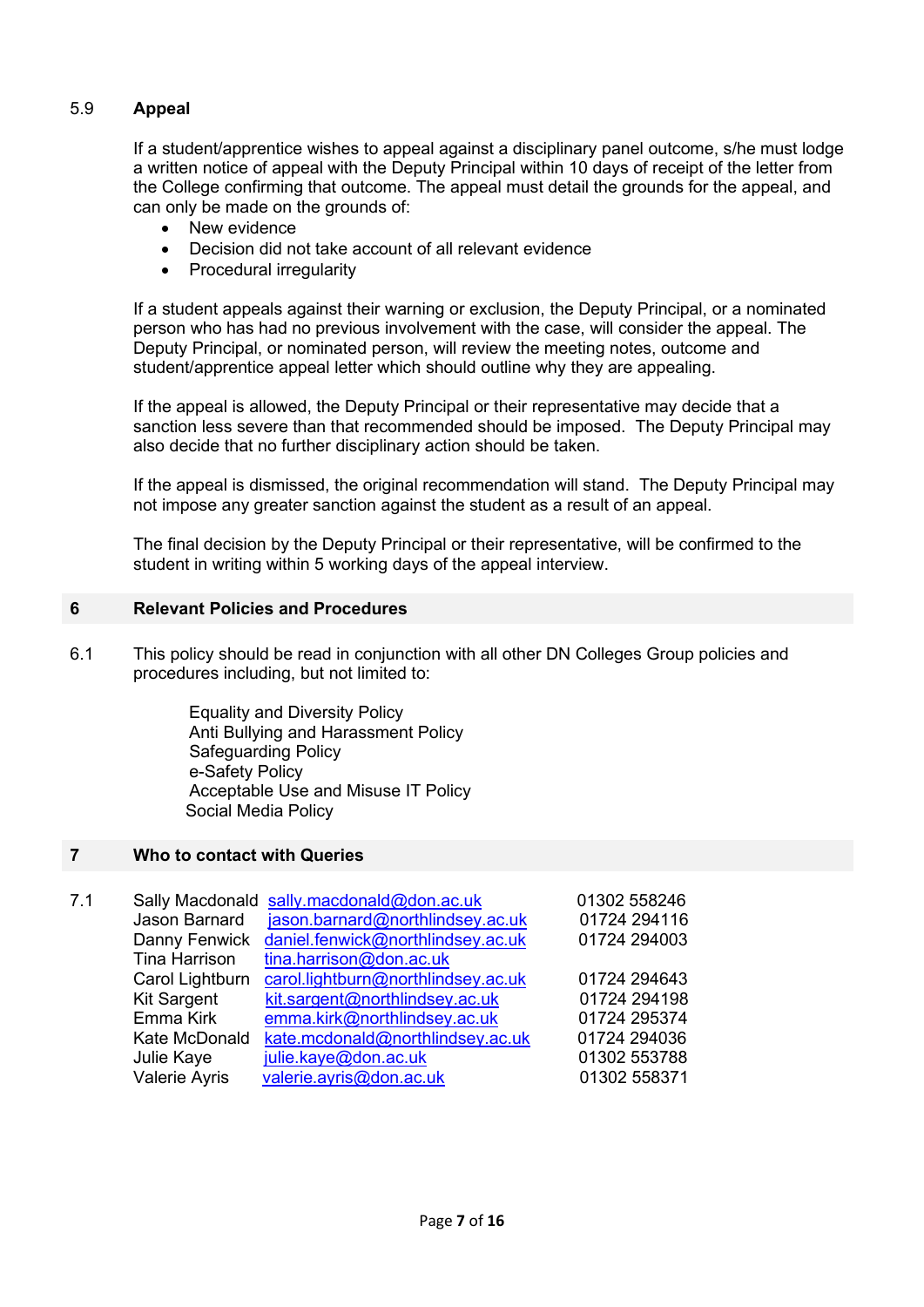## **8 Communication**

8.1 All staff will be made aware of the policy on commencement of employment as part of the induction, and updated via staff training sessions.

The policy will be available on staff intranet.

The policy and procedure will be monitored and revised as needed through the Equality and Diversity Group. All changes will be updated and communicated to all staff.

#### **9 Authorisation**

Policy Holder: Kit Sargent

Committee Group: Equality & Diversity Group

Authorisation Date: 29 June 2020 (SLT)

Next Review Date: June 2022

\*Policies will be reviewed on a biennial basis unless there is a specific requirement to undertake the review annually.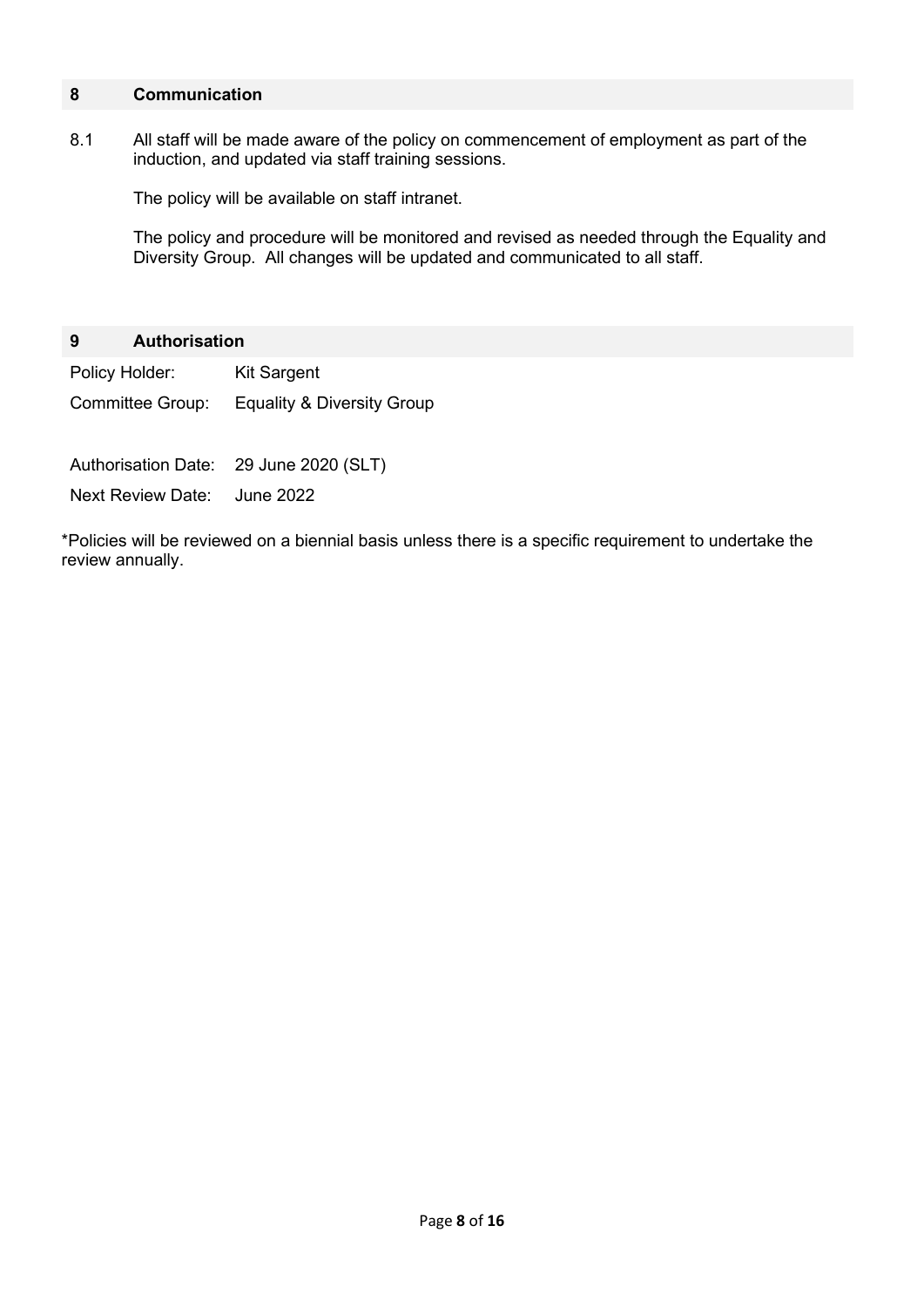## **FLOW CHART FOR THE STUDENT/APPRENTICE DISCIPLINARY PROCEDURE**



**NB**. students to be made aware of appeal procedures throughout

- Area Leader Curriculum Leader
	- Curriculum Performance Manager
	- Director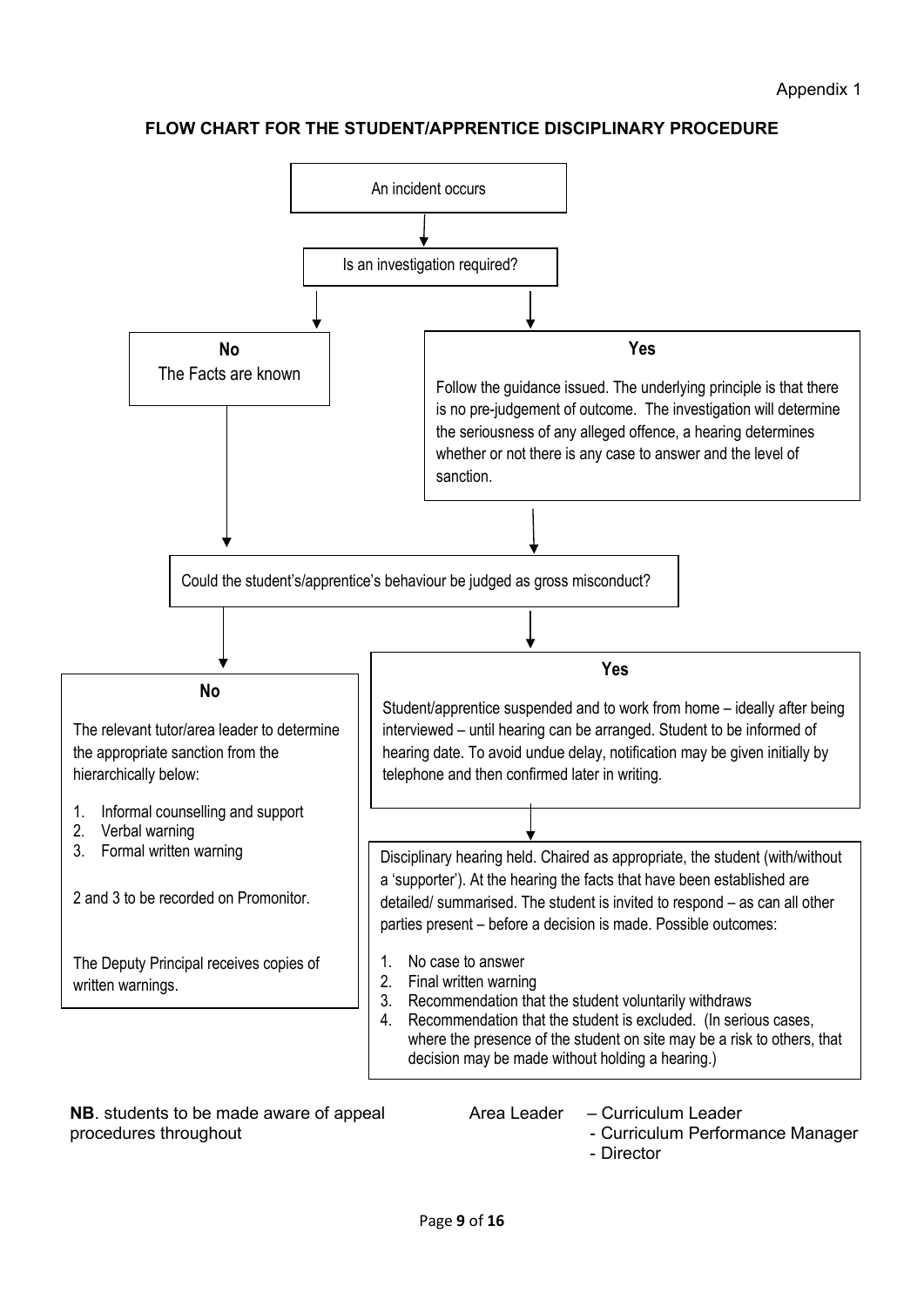## **The Student's/Apprentice's Right to Appeal**

In all cases where a disciplinary penalty is imposed the student will be informed of their right to appeal. Appeals must be logged within 10 days of receipt of the letter confirming the outcome and must state the grounds and brief particulars of the appeal.

Appeals will be to the Deputy Principal, and can only be made on the grounds of:

- New evidence
- Decision did not take account of all relevant evidence
- Procedural irregularity

If a notice of appeal is lodged within the time allowed, the Deputy Principal, or a nominated person who has had no previous involvement with the case, will consider the appeal. The Deputy Principal, or nominated person, will review the meeting notes, outcome and student/apprentice appeal letter which should outline why they are appealing.

If the appeal is allowed, the Deputy Principal or their representative may decide that a sanction less severe than that recommended should be imposed. The Deputy Principal may also decide that no further disciplinary action should be taken.

If the appeal is dismissed, the original recommendation will stand. The Deputy Principal may not impose any greater sanction against the student as a result of an appeal.

The final decision by the Deputy Principal or their representative, will be confirmed to the student in writing within 5 working days of the appeal interview.

Appeal letters should be addressed to:

Kit Sargent Deputy Principal North Lindsey College **Kingsway SCUNTHORPE** DN17 1AJ

[kit.sargent@northlindsey.ac.uk](mailto:kit.sargent@northlindsey.ac.uk)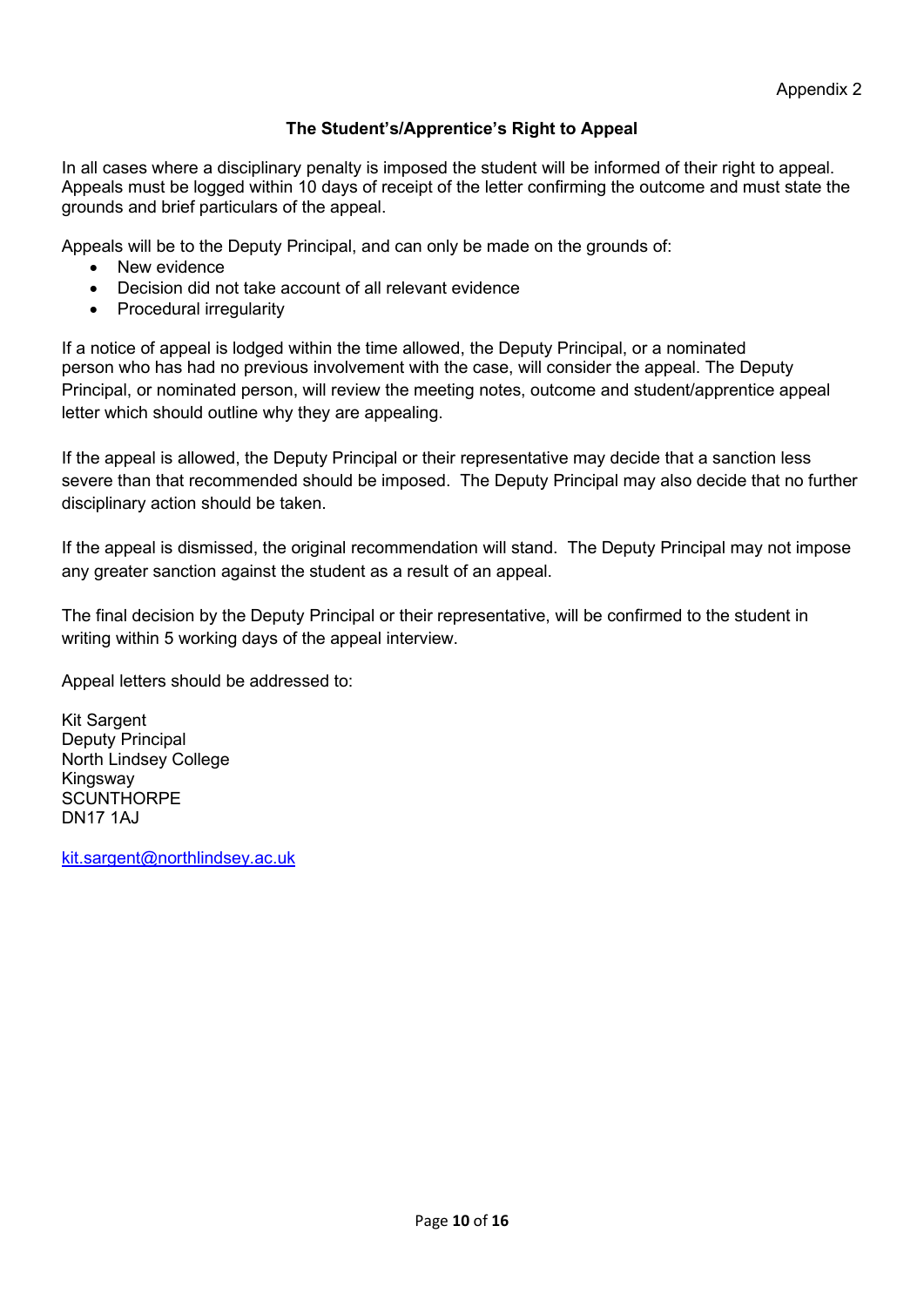## **Appendix 3**

## **Formal Stage 1 – First Written Warning**

*Name of Student Address*

Date

Dear (*Name of Student*)

As a result of concerns regarding your performance at College and following our meeting, I am issuing you with a Stage 1 – First Written Warning. The targets/actions for improvement required have been discussed with you and recorded on ProMonitor. Your progress towards achieving these will be closely monitored.

Unless there is significant improvement, further action will be taken as detailed within the DN Colleges Group's Disciplinary Policy (copy available if required).

If there are any academic or personal problems that may be affecting your work and time at College, you may obtain advice and help from your Programme Tutor/Course Leader (insert details) or from any member of staff.

If there is anything in this letter which you are not clear about, please contact me directly on the details below.

Yours sincerely

**(***Name***) Curriculum Leader/Curriculum Performance Manager Contact Telephone Number and Email Address**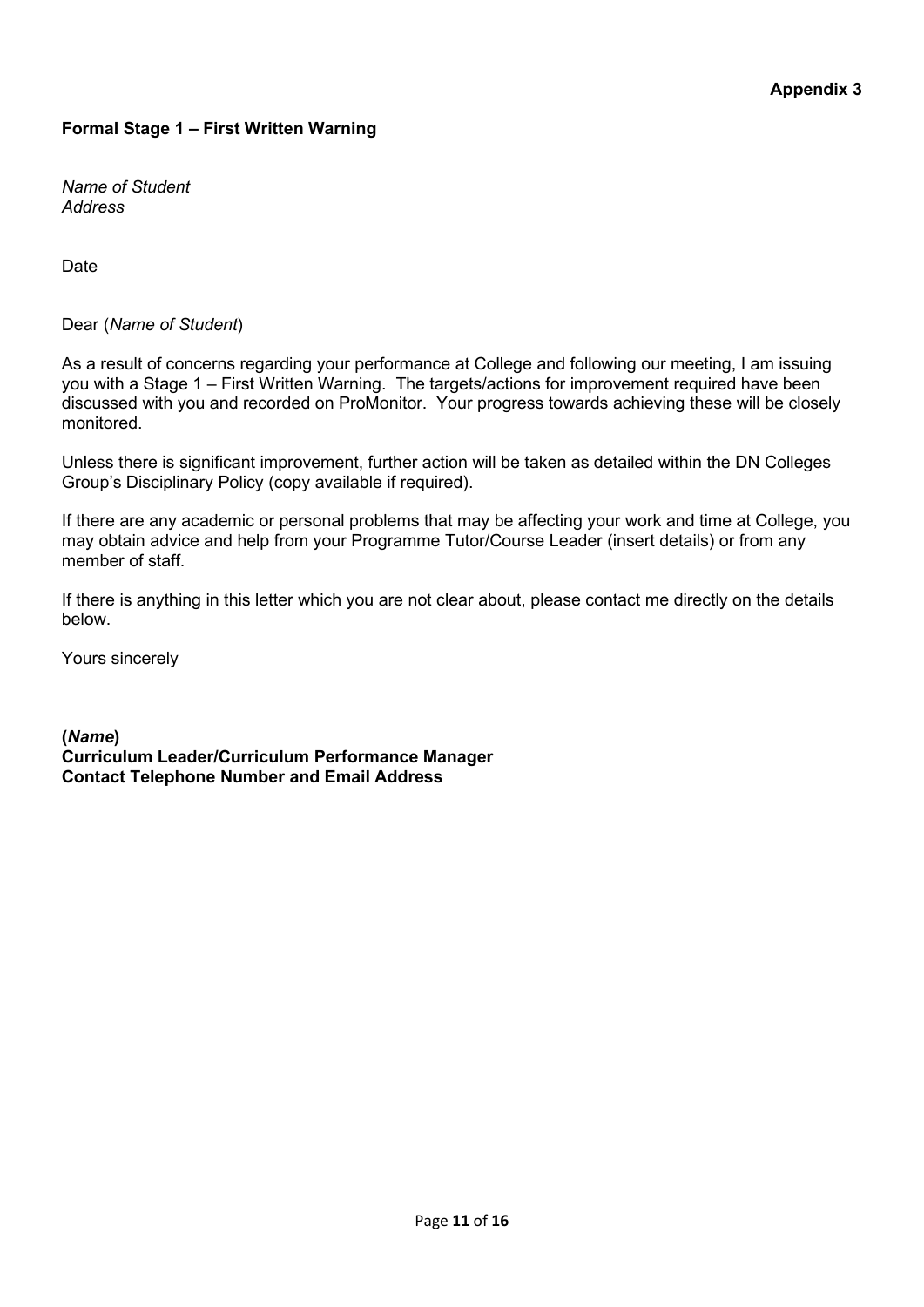## **Disciplinary Hearing**

*Name of Student Address*

Date

Dear (*Name of Student*)

An appointment has been made for you to see (*name*) (*title*) on (*date*) at (*time*) in (*room number*), for a disciplinary hearing.

In accordance with the DN Colleges Group's Disciplinary Policy, I wish to discuss matters with you and to give you the opportunity to present your account.

This meeting will follow the DNCG Disciplinary Policy for Students and Apprentices and, if you wish, you may be accompanied by a relative, friend who is not on your programme or student union representative.

Full details of the matter will be discussed with you at the meeting. It is important that you attend as this may impact on your opportunity to continue your studies at College. If you do not contact me or attend the hearing, I will assume that you have withdrawn voluntarily from the College and records will be amended accordingly.

If there is anything in this letter which you are not clear about, please contact me as shown below.

Yours sincerely

**(***Name***) Curriculum Leader/Curriculum Performance Manager Contact Telephone Number and Email Address**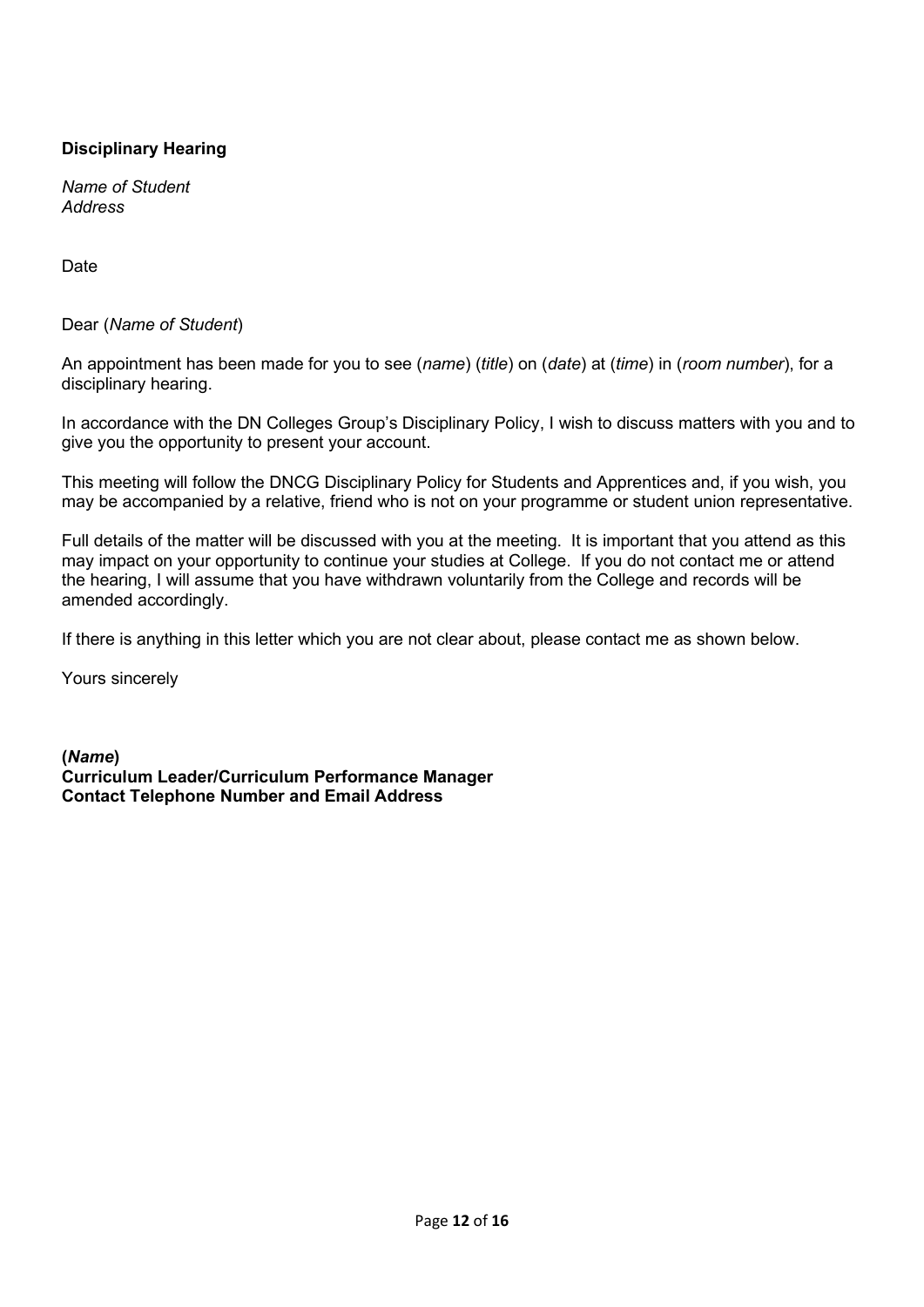## **Formal Stage 2 – Final Written Warning**

*Name of Student Address*

Date

## Dear (*Name of Student*)

As a result of concerns regarding your performance at College and following our meeting, I am issuing you with a Stage 2 – Final Written Warning. The targets/actions for improvement required have been discussed with you and recorded on ProMonitor. Your progress towards achieving these will be closely monitored.

Unless there is significant improvement, further action will be taken as detailed within the DN Colleges Group's Disciplinary Policy (copy available if required).

If there are any academic or personal problems that may be affecting your work and time at College, you may obtain advice and help from your Programme Tutor/Course Leader (insert details) or from any member of staff.

If there is anything in this letter which you are not clear about, please contact me directly on the details shown below.

Yours sincerely

**(***Name***) Director Contact Telephone Number and Email Address**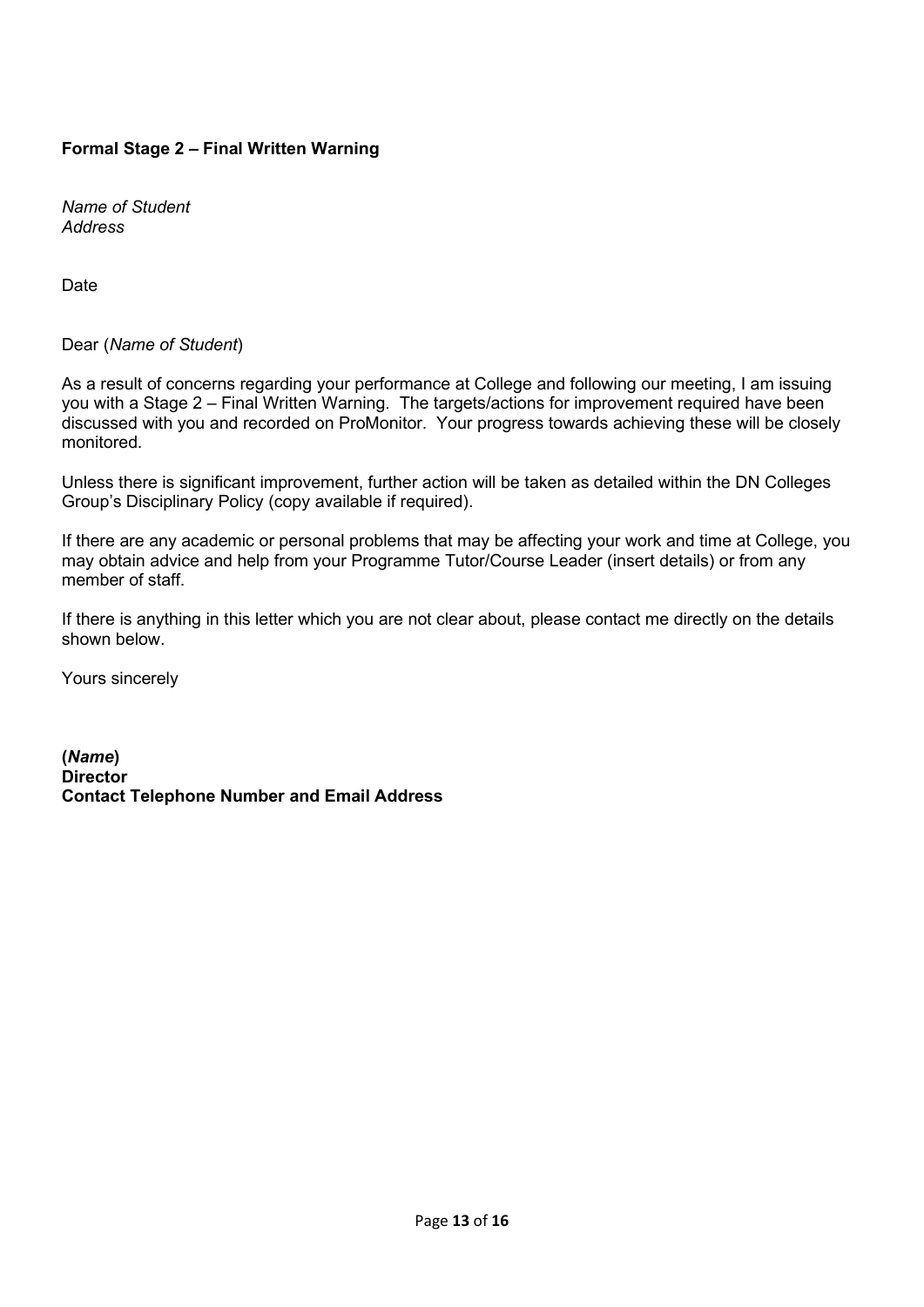## **Suspension**

*Name of Student Address*

**Date** 

Dear (*Name of Student*)

Following a recent incident/matter of concern (*delete as appropriate*), I wish to confirm that you have been suspended from the College for the following reason (*delete reasons not required*):

- 1. To provide a 'cooling off' period for students involved in an incident
- 2. Where a student's/apprentice's continued attendance at the College presents a risk to others
- 3. Where a student's/apprentice's continued attendance at the College is likely to hamper any investigation prior to a disciplinary meeting

Your Programme Tutor/Assessor will arrange for work to be sent to you which you must complete during your suspension.

During your suspension period, you must not be on college premises without the prior permission of (*insert name of the Director below*). Your Student ID card will also be retained by the College during this period and access to other facilities restricted.

You have the right of appeal to the Deputy Principal (see details enclosed) but in the meantime, you are prohibited from entering any of the DN Colleges Group's premises.

If there is anything in this letter which you are not clear about, please contact me as shown below.

Yours sincerely

**(***Name***) Director Contact Telephone Number and Email Address**

Enc – The Student's Right to Appeal Information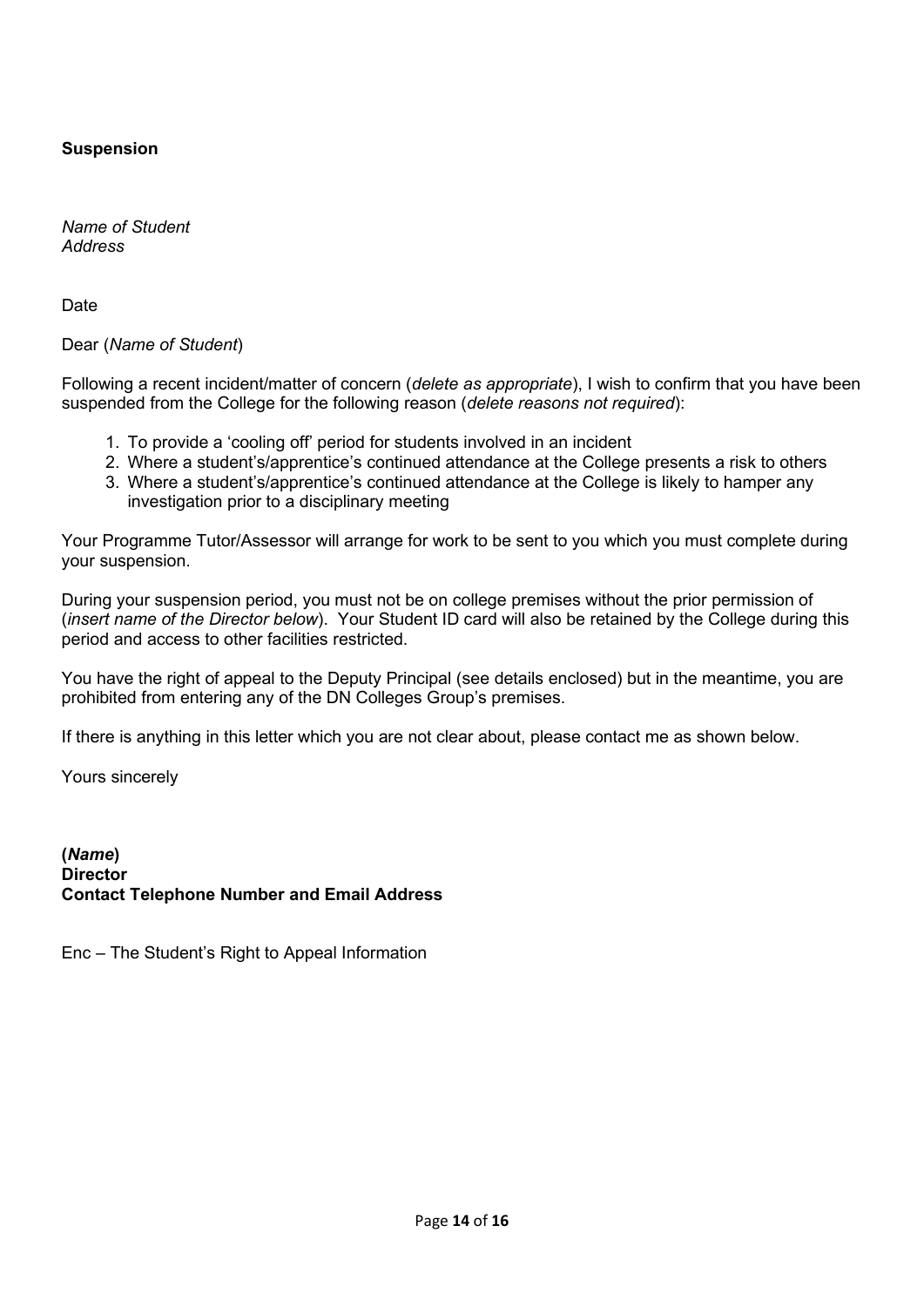## **Voluntarily Withdraws**

*Name of Student Address*

Date

Dear (*Name of Student*)

Following your recent Disciplinary Hearing with (*name*) on (*date*) at (*time*) in (*room number*), I wish to confirm that you have voluntarily withdrawn from your programme with immediate effect. You must not be on college premises in the future and your Student ID card will be retained.

If there is anything in this letter which you are not clear about, please contact me on the details below.

Yours sincerely

**(***Name***) Curriculum Leader/Curriculum Performance Manager Or Director Telephone Number and Email Address**